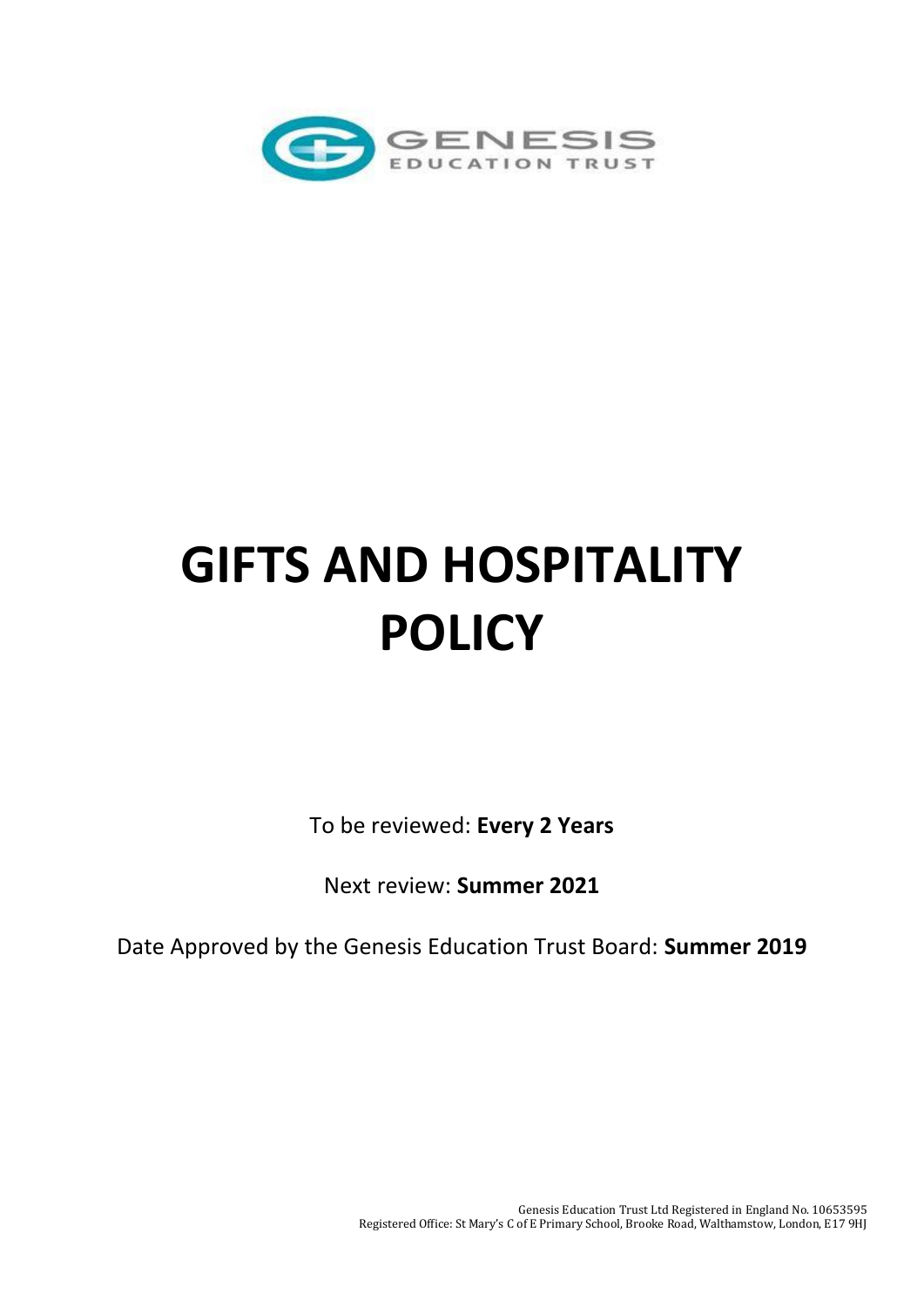## **GENESIS EDUCATION TRUST GIFTS & HOSPITALITY POLICY**

As a general guideline, business gifts and hospitality should not be accepted by any member of staff, except as provided for below.

The intention of the policy is to ensure that Genesis Education Trust can demonstrate that no undue influence has been applied or could be said to have been applied by any supplier or anyone else dealing with Genesis Education Trust. Genesis Education Trust should be able to show that all decisions are reached on the basis of value for money and for no other reason. Any consideration of whether or not the principles of this Policy have been breached will be determined by reference to this provision.

Any breach of this Policy could lead to disciplinary action and may constitute gross misconduct.

Employees shall not use their authority or office for personal gain and shall seek to uphold and enhance the standing of Genesis Education Trust by….

- 1. Maintaining an unimpeachable standard of honesty and integrity in all their business relationships.
- 2. Complying with the letter and spirit of the law, and contractual obligations, rejecting any business practice that might be deemed improper.
- 3. At all times in their business relationships acting to maintain the interests and good reputation of Genesis Education Trust.
- 4. Any employee who becomes aware of a breach of policy must report this immediately to his or her manager who will instigate investigations as necessary.
- 5. Any personal interest that may impinge or might reasonably be deemed by others to impinge on an employee's impartiality or conflict with the duty owed to Genesis Education Trust in any matter relevant to an employee's duties (such as conflicting business interests) should be declared in writing. Any member of staff who is aware of any business dealings conferring personal gain, or involving relatives or associates of members of staff must supply details of such transactions for entry into the Register of Business Interests.
- 6. Employees are permitted to accept gifts, rewards or benefits from members of the public or organisations Genesis Education Trust has official contacts with only where they are isolated gifts of a trivial character ( such as diaries or calendars ). Gifts should not therefore be accepted if they appear to be disproportionately generous or could be construed as an inducement to effect a business decision.
- 7. Where purchased items include a "free gift", such gifts should be either used for Academy business or handed to Genesis Education Trust to be used at charity raffles etc.
- 8. In relation to conventional hospitality (lunches, outings, tickets for events etc.) provided that it is normal and reasonable in the circumstances they may be accepted. Such invitations should not be accepted where there is no reasonable business justification for doing so, where an invitation is disproportionately generous, or where the invitation could be seen as an inducement to affect a business decision.